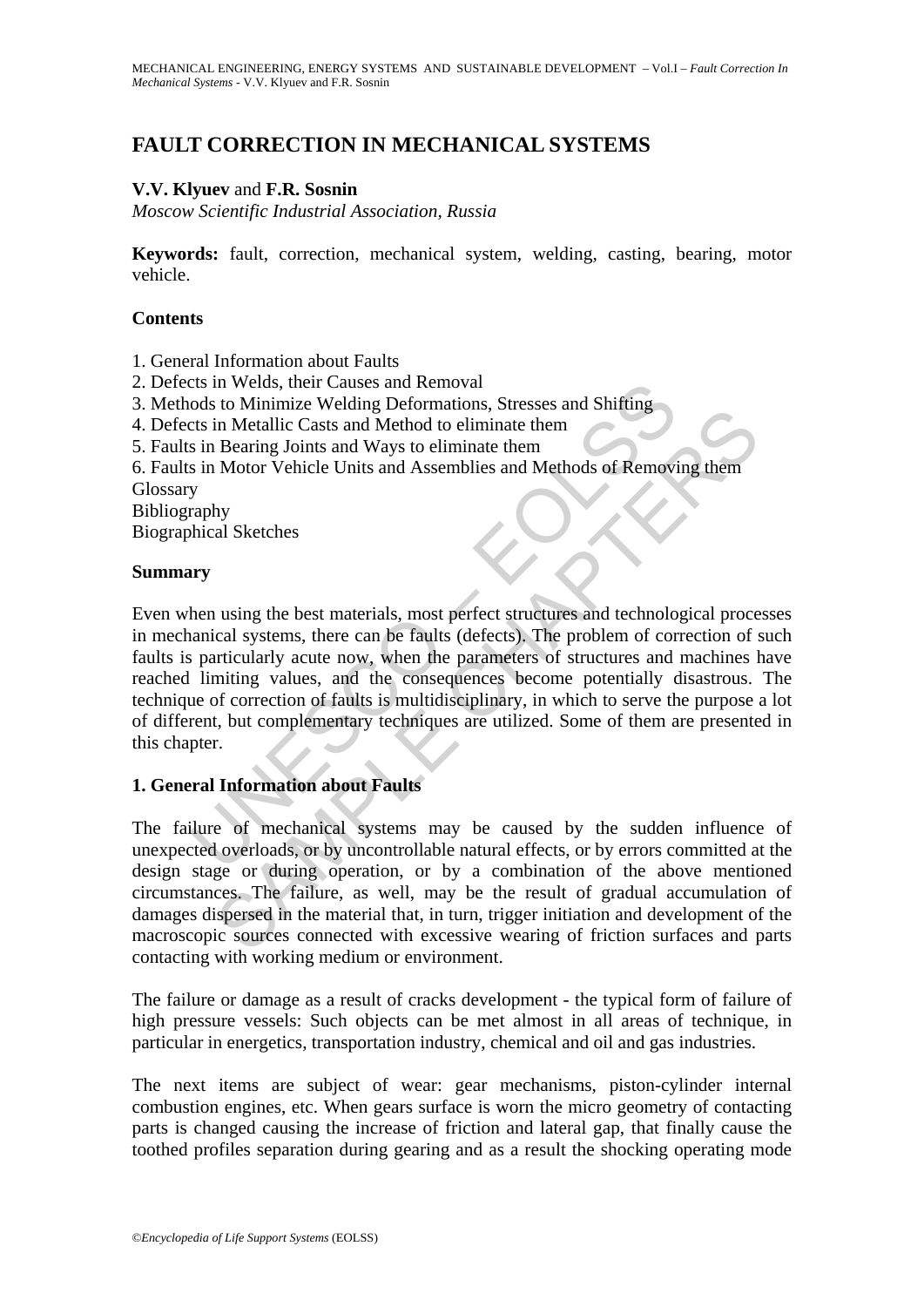of gear mechanism. Because of a great variety of mechanical systems, it is impossible to group them according to faults and correction techniques. This is why there follows a sufficiently detailed review of faults (defects) of such items as welded joints, castings, bearings, motor vehicles together with the correction procedures. Welded items, castings and ball bearings are encountered in most of mechanical systems. For instance, welded items are found in steam boilers, pressure-vessels, underground and surface gas pipelines, lifting structures, main pipelines for oil products, technology pipelines of industrial enterprises, machines and devices used at potentially dangerous enterprises of chemical, petrochemical, oil- and gas-processing industries, etc. In machine building, for instance, casting makes about 50 percent of all parts.

Example and the decrubing in that and net all these damages cause final breakdowns. The faultion in material systems simple and be like ordinary detection of foreign inclusions, we all functioning of the item. Nevertheless mple and be like ordinary detection of foreign inclusions, weak points<br>thractioning of the item. Nevertheless, in some cases the mechanism of<br>d caused by it breakdown can be very comprehensive and hardly detect<br>in is diffi The special importance of detection of materials and mechanical systems parts damages is due to the fact that all these damages cause final breakdowns. The faults analysis can be very simple and be like ordinary detection of foreign inclusions, weak points and abnormal functioning of the item. Nevertheless, in some cases the mechanism of the damage and caused by it breakdown can be very comprehensive and hardly detectable. Sometimes it is difficult to detect which of the damages are most serious for the material. For example, the risks in connection with the mechanical processing or the residual stresses, are not critical for steel articles but are catastrophic for articles fabricated from beryllium. Experienced personnel and modem technical solutions can provide such a high level of interaction that, in turn, will ensure sufficiently high level of reliability and safety of mechanical systems operation.

Lately, in addition to the traditionally used methods of NDT and technical diagnostics aiming at search of sources or causes of equipment malfunctioning, the counters of useful life, load indicators and damages counters are used.

The correlation between possible technical faults of mechanical systems and their diagnostic parameters, in some cases, may be described by means of a fault diagnostics matrix.

Very often in the technical documents the information about faults (defects) is presented like a system of tables where the faults (defects), causes of arising defects and correction procedures are listed. In this chapter the same principle of information presentation will be followed, such an approach will make the use of data by specialists more easily, facilitating comparison of information through columns or rows in the tables.

### **2. Defects in Welds, their Causes and Removal**

When using classification of local faults of welded joints according to national standards and ISO 6520-1:1998 and generalizing the information about the reasons of faults origination and ways of their removal, it is possible to work out Table 1, where the main information is presented in wording.

The intolerable defects contained in Table 1 are to be eliminated as prescribed in standard and technical documentation. For example, the national standard of Canada CAN3-Z 183 – M6 requires that, scaling, split ends, cracks on pipe surface, cracks in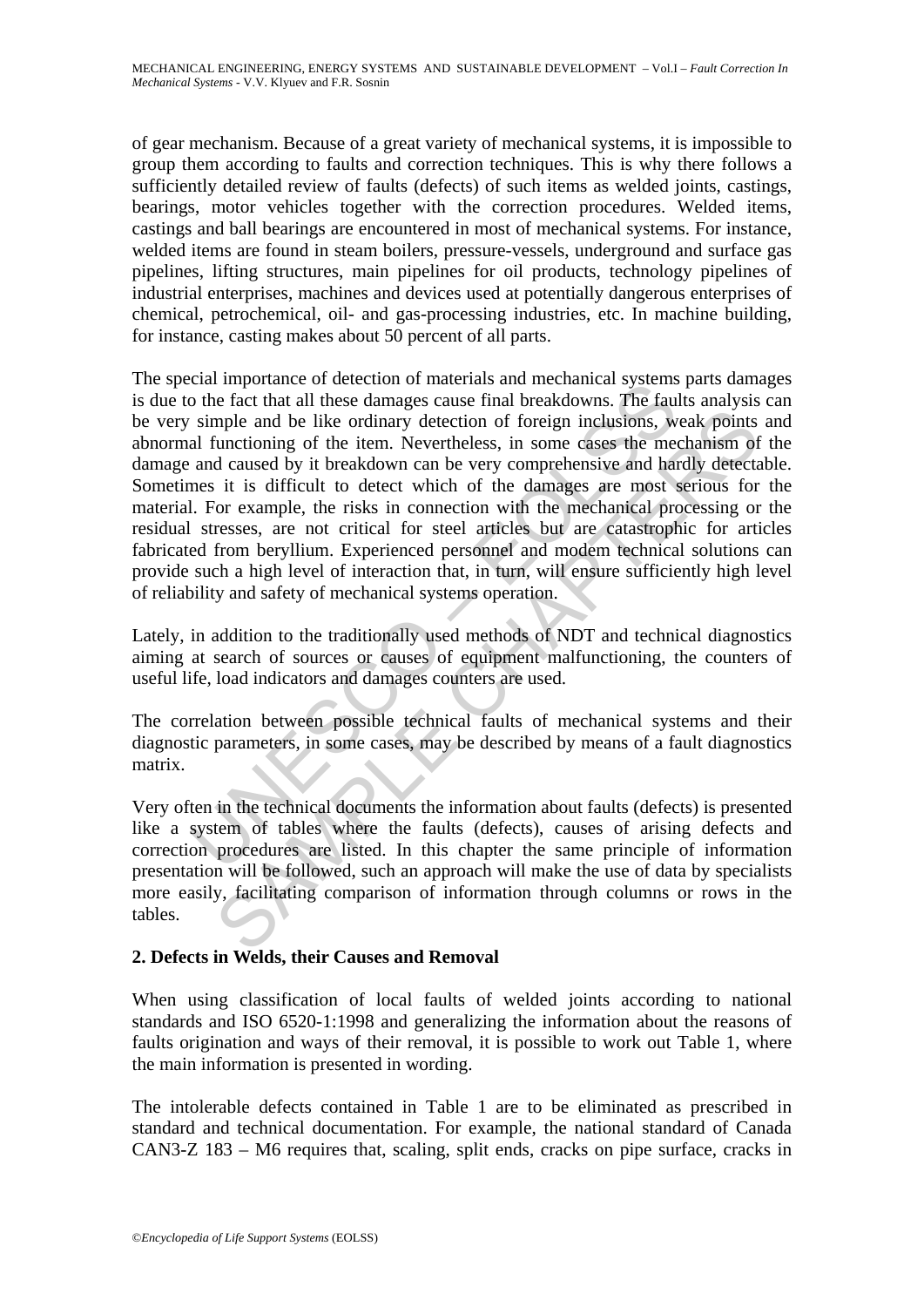circular, longitudinal, spiral welds should be removed by cutting off the length of the pipe together with the defect therein. Arc burn-outs and dents over 1.5 mm deep are considered to bear hazard and should be removed by cutting out a cylinder or pipe length that contains them. Other documents require that the repairs of a weld area containing intolerable defects should be made by grinding them out with abrasive rings followed by hand welding. This document prohibits the second repairs of one and the same defect.

| No | Defect (name<br>according<br>to ISO 6520-1) Notes | Cause                                                                                                                                                                                                                                                                                   | Method of<br>removal                                                                                                                                                                                                                                                                                                                                    |
|----|---------------------------------------------------|-----------------------------------------------------------------------------------------------------------------------------------------------------------------------------------------------------------------------------------------------------------------------------------------|---------------------------------------------------------------------------------------------------------------------------------------------------------------------------------------------------------------------------------------------------------------------------------------------------------------------------------------------------------|
| 1. | <b>Crack</b><br>100                               | Base metal with high C<br>or S content:<br>Improper additive;<br>Damp additive and/or<br>auxiliary material;<br>Ambient<br>temperature<br>was disregarded;<br>Extremely small cross<br>$\overline{\phantom{a}}$<br>section of the weld at<br>break:<br>Shrink restriction;<br>Overheat. | Use basic additive material<br><sub>or</sub><br>fusing agent;<br>Pay due regard to composition of<br>welding materials;<br>additive<br>Dry<br>and/or<br>auxiliary<br>material;<br>Pay due regard to external factors<br>and welding sequence;<br>Change welding speed by a width of<br>welding roller;<br>Make changes to design;<br>Use prior heating. |
| 2. | <b>Crater crack</b><br>104                        | Composition of welding<br>material disregarded;<br>Welding<br>tensions<br>disregarded;<br>Overheat.                                                                                                                                                                                     | Fill up end crater, use end crater<br>filling device;<br>Provide for a sump;<br>Change welding parameters;<br>÷,<br>Use pre-heating.                                                                                                                                                                                                                    |
| 3. | <b>Gas pore</b><br>2011<br>2012<br>2014<br>2017   | Dirt in weld area;<br>Weldpool was<br>either<br>very warm or very cold;<br>Blistering;<br>Base metal with very high<br>C content;                                                                                                                                                       | Clean welding area;<br>÷,<br>Change welding parameters;<br>$\blacksquare$<br>Change sequence of welding, in this<br>$case - a cooling pause;$<br>Use prior heating;                                                                                                                                                                                     |
|    |                                                   | additive<br>Damp<br><sub>or</sub><br>additional material (fusing<br>agent, gas);                                                                                                                                                                                                        | - Dry up additive or<br>auxiliary<br>material:                                                                                                                                                                                                                                                                                                          |
|    |                                                   | Insufficient melt bond<br>at weld area;<br>Impurity of additive or<br>auxiliary material;<br>Inappropriate<br>$\overline{\phantom{a}}$<br>composition of welding<br>gas;                                                                                                                | Remove melt at weld point or file it<br>clean:<br>Clean<br>change<br>additive<br><b>or</b><br>or<br>auxiliary material;<br>Change quantity of welding gas<br>applied;<br>Check composition of welding gas;                                                                                                                                              |
|    |                                                   | dirt<br>Defect<br>at<br><sub>or</sub><br>blowpipe<br>welding<br>nozzle;                                                                                                                                                                                                                 | Replace weld base backing<br><sub>or</sub><br>position it properly;                                                                                                                                                                                                                                                                                     |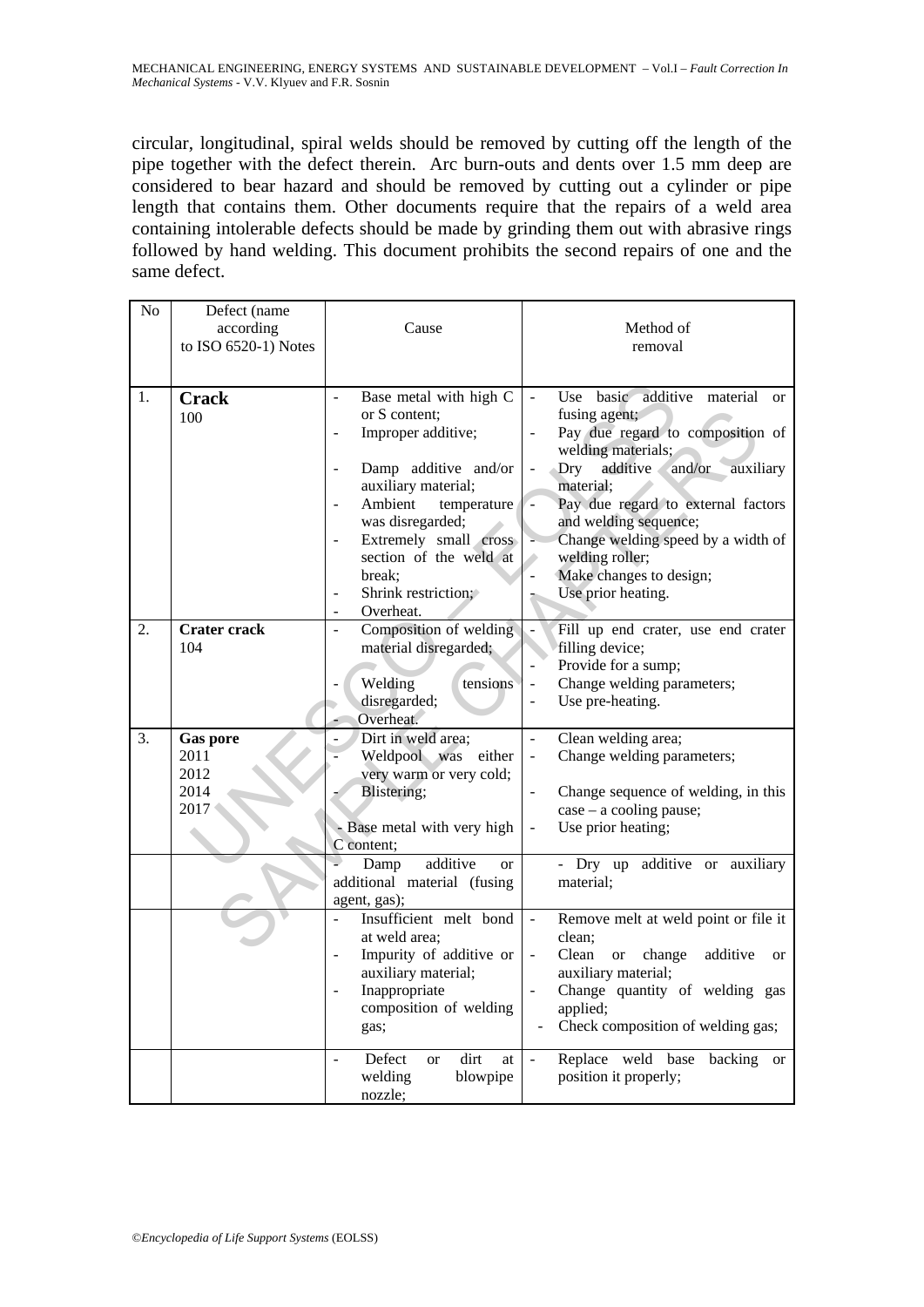MECHANICAL ENGINEERING, ENERGY SYSTEMS AND SUSTAINABLE DEVELOPMENT – Vol.I – *Fault Correction In Mechanical Systems* - V.V. Klyuev and F.R. Sosnin

| - Overheat of welding metal;<br>- Too low current value;<br>blowpipe<br>Improper<br>position;<br>- Too long an arc;<br>- Strong air intake or<br>distance between the welded<br>item and blowpipe nozzle<br>too large | Clean or replace blowpipe nozzle;<br>Adjust blowpipe position;<br>Change connections of lead-out cable;<br>Adjust blowpipe position. |
|-----------------------------------------------------------------------------------------------------------------------------------------------------------------------------------------------------------------------|--------------------------------------------------------------------------------------------------------------------------------------|
|-----------------------------------------------------------------------------------------------------------------------------------------------------------------------------------------------------------------------|--------------------------------------------------------------------------------------------------------------------------------------|

| No | Defect (name<br>according<br>to ISO 6520-1) Notes                          | Cause                                                                                                                                                                                                                                                                                                                                    | Method of<br>removal                                                                                                                                                                                                                                                                                                                  |
|----|----------------------------------------------------------------------------|------------------------------------------------------------------------------------------------------------------------------------------------------------------------------------------------------------------------------------------------------------------------------------------------------------------------------------------|---------------------------------------------------------------------------------------------------------------------------------------------------------------------------------------------------------------------------------------------------------------------------------------------------------------------------------------|
| 4  | <b>Elongated cavity</b><br>Worm-hole<br>2015<br>2016                       | Defect in weld base<br>backing;<br>Damp additive and/or<br>auxiliary<br>material<br>(protective gas, fusing<br>agent);<br>Base layer insufficiently<br>clean:<br>$\overline{\text{of}}$<br>quantity<br>Improper<br>$\overline{\phantom{a}}$<br>protective gas;<br>Welding speed too high;<br>Air gap too wide;<br>Too low current value. | Replace weld base<br>backing<br><sub>or</sub><br>position it properly;<br>Dry up additive and or auxiliary<br>material;<br>Remove the remains of slag from<br>intermediate layer;<br>Change quantity of protective gas;<br>Reduce welding speed;<br>Lessen air gap or provide for weld<br>base backing;<br>Change welding parameters. |
| 5  | <b>Solid inclusion</b><br>300<br>3011<br>3012<br>3012<br>302<br>303<br>304 | is<br>Intermediate layer<br>insufficiently clean;<br>Too great convexity of<br>weld base layer;<br>Improper weldpool feed<br>(feed of welding smelt);<br>Penetration of slag in<br>welding smelt;<br>Blistering;                                                                                                                         | $\overline{a}$<br>Remove the remains of slag in<br>intermediate layer;<br>File out the convexity;<br>Adjust weldpool feed;<br>$\Box$<br>Alter blowpipe position;<br>$\blacksquare$<br>Alter connection of the outlet cable;                                                                                                           |
|    |                                                                            | - Too low current strength,<br>the additive is insufficiently<br>molten:<br>- Overload across tungsten<br>electrode; contact with<br>basic or additive metal;<br>- Improper weld-on of layers.                                                                                                                                           | Change welding parameters;<br>Avoid contact with basic or additive<br>metal;<br>Change manner of welding<br>$\overline{a}$<br>on<br>layers.                                                                                                                                                                                           |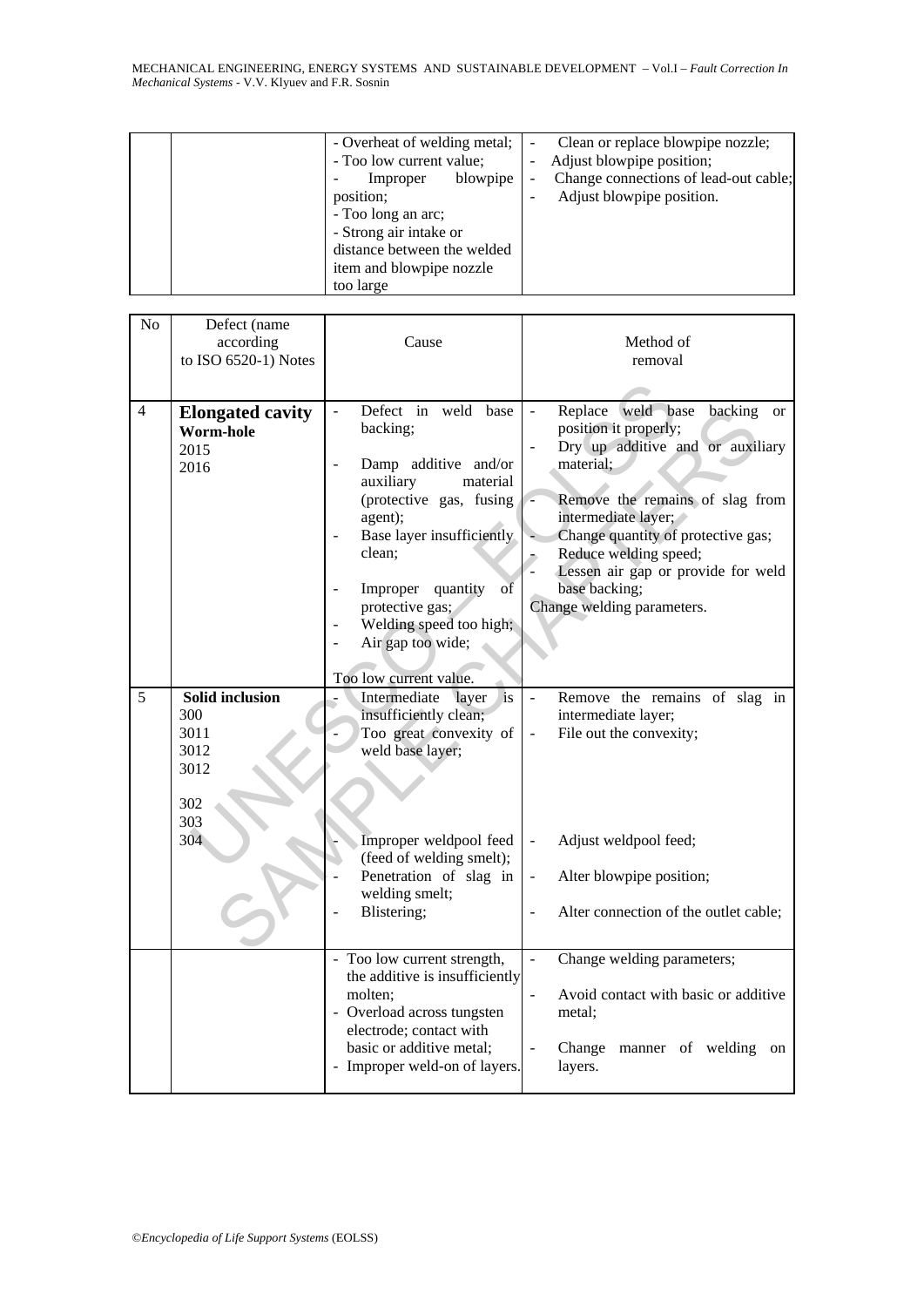MECHANICAL ENGINEERING, ENERGY SYSTEMS AND SUSTAINABLE DEVELOPMENT – Vol.I – *Fault Correction In Mechanical Systems* - V.V. Klyuev and F.R. Sosnin

|  | Copper<br>inclusion<br>3042 | current-carrying<br><sub>or</sub><br>strip or molten welding | - Contact of gas blowpipe   - Improper performance of welding<br>work:<br>piece with the edge of $\vert$ - Provide proper training in welding. |
|--|-----------------------------|--------------------------------------------------------------|------------------------------------------------------------------------------------------------------------------------------------------------|
|  |                             | compound.                                                    |                                                                                                                                                |

| N <sub>o</sub>                                               | Defect (name<br>according<br>to ISO 6520-1) Notes                                                      | Cause                                                                                                                                                                                                                                                                                                                                              | Method of<br>removal                                                                                                                                                                                         |  |  |
|--------------------------------------------------------------|--------------------------------------------------------------------------------------------------------|----------------------------------------------------------------------------------------------------------------------------------------------------------------------------------------------------------------------------------------------------------------------------------------------------------------------------------------------------|--------------------------------------------------------------------------------------------------------------------------------------------------------------------------------------------------------------|--|--|
| 7                                                            | Lack of penetration<br><i>(incomplete)</i><br>penetration)<br>402                                      | - Unsatisfactory<br>improper<br><b>or</b><br>weld preparation;<br>- Bad or improper fencing of<br>weldpool;<br>- Bad or improper protection of<br>the weld base;<br>- Insufficient heat supply;<br>- Welding loop at crater's end or<br>weldpool feed do not comply<br>with welding method;<br>- Improper selection of the<br>strength of current. | - Alter weld preparation;<br>- Replace fencing or position it<br>properly;<br>- Change quantity of forming-up gas;<br>- Use prior warming-up in this<br>particular case;<br>- Re-train the welding operator. |  |  |
| Table 1. Welded Joint Defects: Causes and Methods of Removal |                                                                                                        |                                                                                                                                                                                                                                                                                                                                                    |                                                                                                                                                                                                              |  |  |
|                                                              | TO ACCESS ALL THE 15 PAGES OF THIS CHAPTER,<br>Visit: http://www.eolss.net/Eolss-sampleAllChapter.aspx |                                                                                                                                                                                                                                                                                                                                                    |                                                                                                                                                                                                              |  |  |
|                                                              | <b>Bibliography</b>                                                                                    |                                                                                                                                                                                                                                                                                                                                                    |                                                                                                                                                                                                              |  |  |

#### **Bibliography**

Annual Book of ASTM Standards. (1996) Section 3 *Metals Test Methods and Analytical Procedures*, Vol. 03.03 *Nondestructive Testing*, 922 pp. ASTM,USA.[This annual book Contains more than 120 standards for NDT].

ISO 6520-1:1998. *Welding and allied processes - Classification of the geometrical imperfections in metallic materials - Part 1: Fusion welding.* Switzerland: International Organization for Standardization. [In the document more than 130 imperfections of fusion welding are classified].

National standard of Canada CAN3-Z 183-M 86. *Oil Pipeline Systems*. [The document comprises calculations, procedures of the materials selection, of the fabrication, of laying, inspection, operation, technical maintenance and repair works of on-line oil pipelines and condensed gas pipelines].